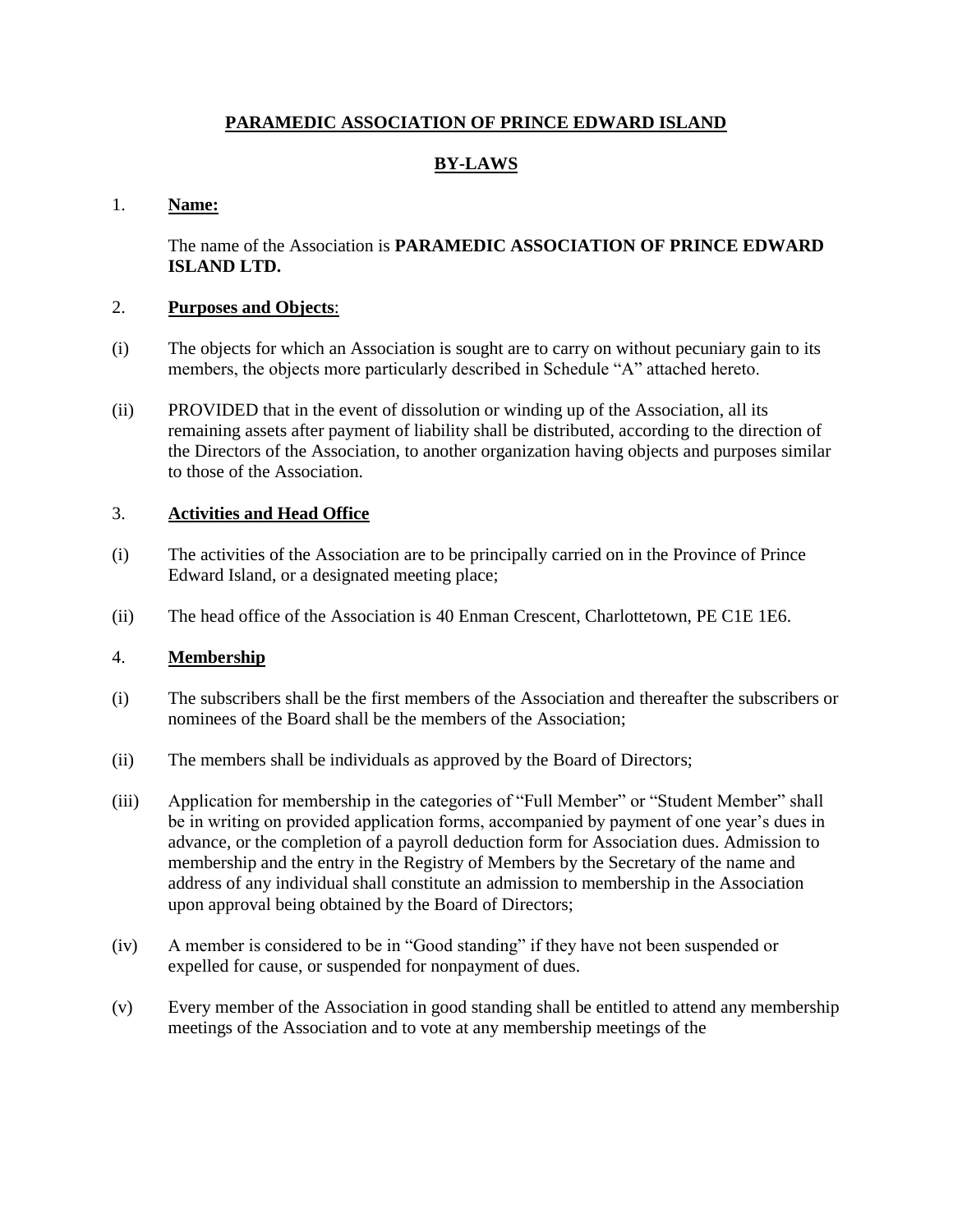Association and hold any office of the Association;

- (vi) Each member in good standing is entitled to one vote at any membership meeting of the Association;
- (vii) Membership in the Association shall cease upon the death of a member or if, by notice in writing to the Association, he or she resigns his or her membership or if he or she ceases to qualify for membership in accordance with these By-Laws. No dues paid by the member shall be refunded upon resignation;
- (viii) Any member may be expelled from the Association for any of the following reasons by a two-thirds vote of registered members as set out in the Secretary's Registry of Membership for the Association being present, without reimbursement of membership fees:
	- a. Failure to maintain his/her certification as a paramedic, with the exception of Lifetime, Associate or Student members;
	- b. Conviction of any crime involving illegal or controlled substances;
	- c. By a course of conduct bringing discredit upon the Association or causing dissension within the membership.
- (ix) Membership in the Association will be divided into the following categories:
	- a. Regular Members These individuals shall include paramedics licensed to practice in Prince Edward Island who have duly registered with the Association, and who remain in good standing;
	- b. Honorary Members The Executive of the Association may, by majority vote, confer Honorary Membership upon individuals as they may consider appropriate. Honorary members shall pay no dues, shall have voting rights and may participate in any activity of the Association.
	- c. Lifetime Members The membership of the Association may, by majority vote of those members present at a regularly scheduled meeting, bestow a lifetime membership on any member in good standing who they feel has made substantial contributions to the objectives of the Association. Lifetime members shall pay no dues, shall have voting rights and may participate in any activity of the Association.
	- d. Student Members Student members are individuals who are not presently licensed to practice as paramedics in the Province of Prince Edward Island, but who are receiving training to become paramedics.
	- e. Associate Member These are individuals who have been trained at any time as paramedics (or EMT's) and have left the profession in good standing. They may no longer hold a valid license or may have been licensed in another province or state. They are welcome to maintain their membership with the Association. Those who are in good standing shall have voting rights and may participate in any activity of the Association.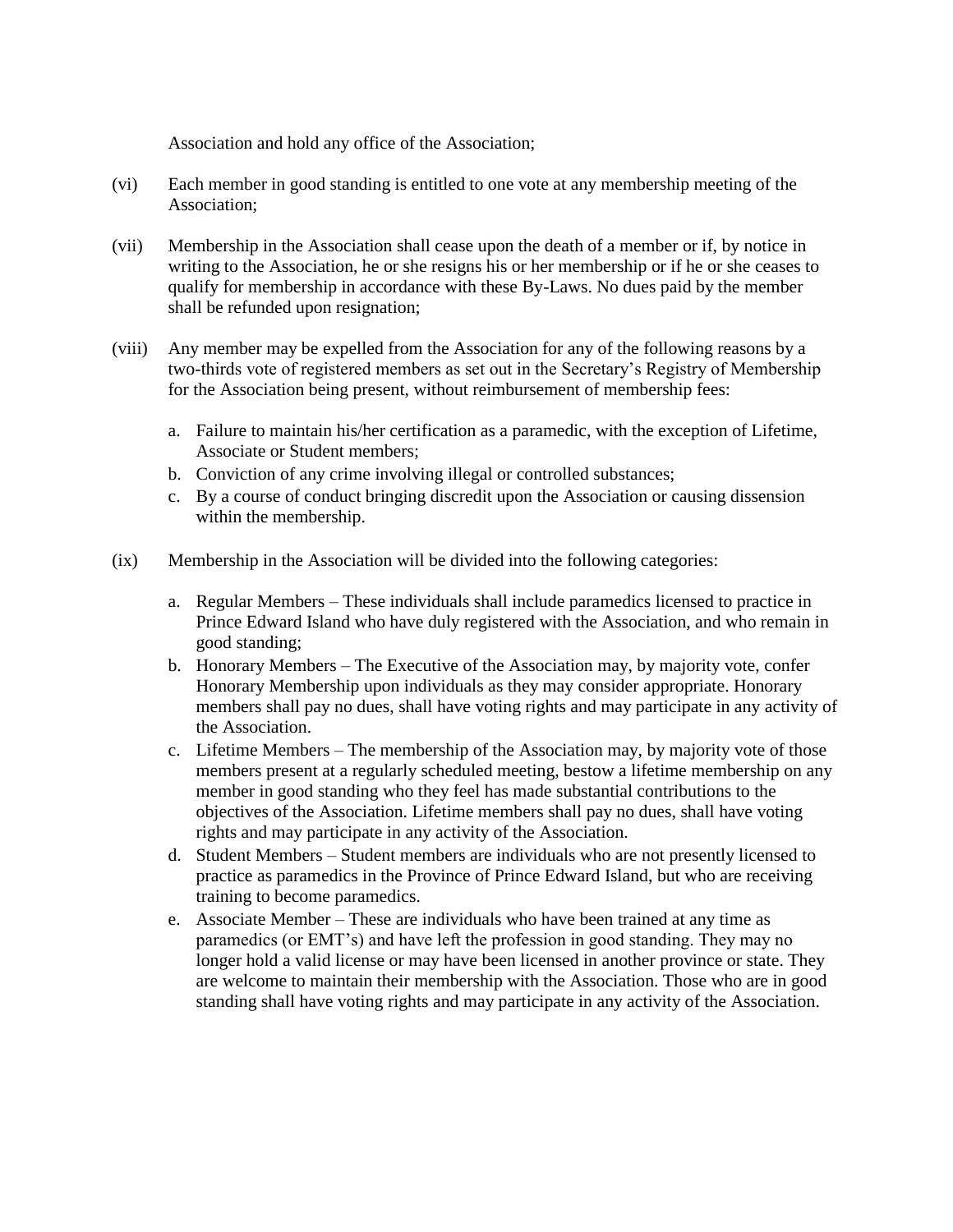(x) Annual dues for Regular, Associate and Student members shall be one-hundred-and-thirty (\$130.00) dollars and are payable in advance of the month they are due. Proof of intended payment through the completion of a payroll deduction form is acceptable for those who desire this type of payment. These forms are also due in advance of the month dues are payable. Membership payment options are to be fully outlined on the Association registration form. First time members must submit payment with registration.

Honorary and Lifetime members shall not be required to pay dues.

# 5. **Annual General Meeting of the Membership**

- (i) The ordinary or annual general meeting of the Association shall be held each year at a time and place to be determined by the Board of Directors with due consideration to the seasonal availability of the general membership. Notice of said meeting will be mailed to the membership at least twenty-one (21) days prior to the set date in a manner hereto mentioned or in a manner, if any, as prescribed by the Association at a general meeting, but non-receipt of such notice by any member shall not invalidate the proceedings of any meeting;
- (ii) Such notification shall consist of date, time and place of the meeting and shall constitute an agenda including a copy of any resolutions to be brought before the meeting;
- (iii) The business of the annual general meeting shall be:
	- a. To confirm the minutes of the last annual general meeting;
	- b. To approve the accounts duly audited for the proceeding year;
	- c. To consider and deal with any resolutions of which due notice shall have been given;
	- d. To elect the officers and directors of the Association;
	- e. To appoint an auditor or auditors who shall retire annually but be eligible for reelection;
	- f. To consider any other business;
- (iv) Business may be transacted at any general meeting of the Association by ten percent (10%) of the eligible voting members present at the commencement of such business, after giving notice of the meeting as set out herein.
- (v) a. The President of the Association shall preside as Chairman at every meeting of the Association.

b. If there is no President or if at any meeting neither the President nor the Vice-President is present at the holding of the same, the members present shall choose someone of their number to be Chairman;

(vi) The Chairman shall have no vote except in the case of an equality of votes. In the case of an equality of votes, he shall have a casting vote;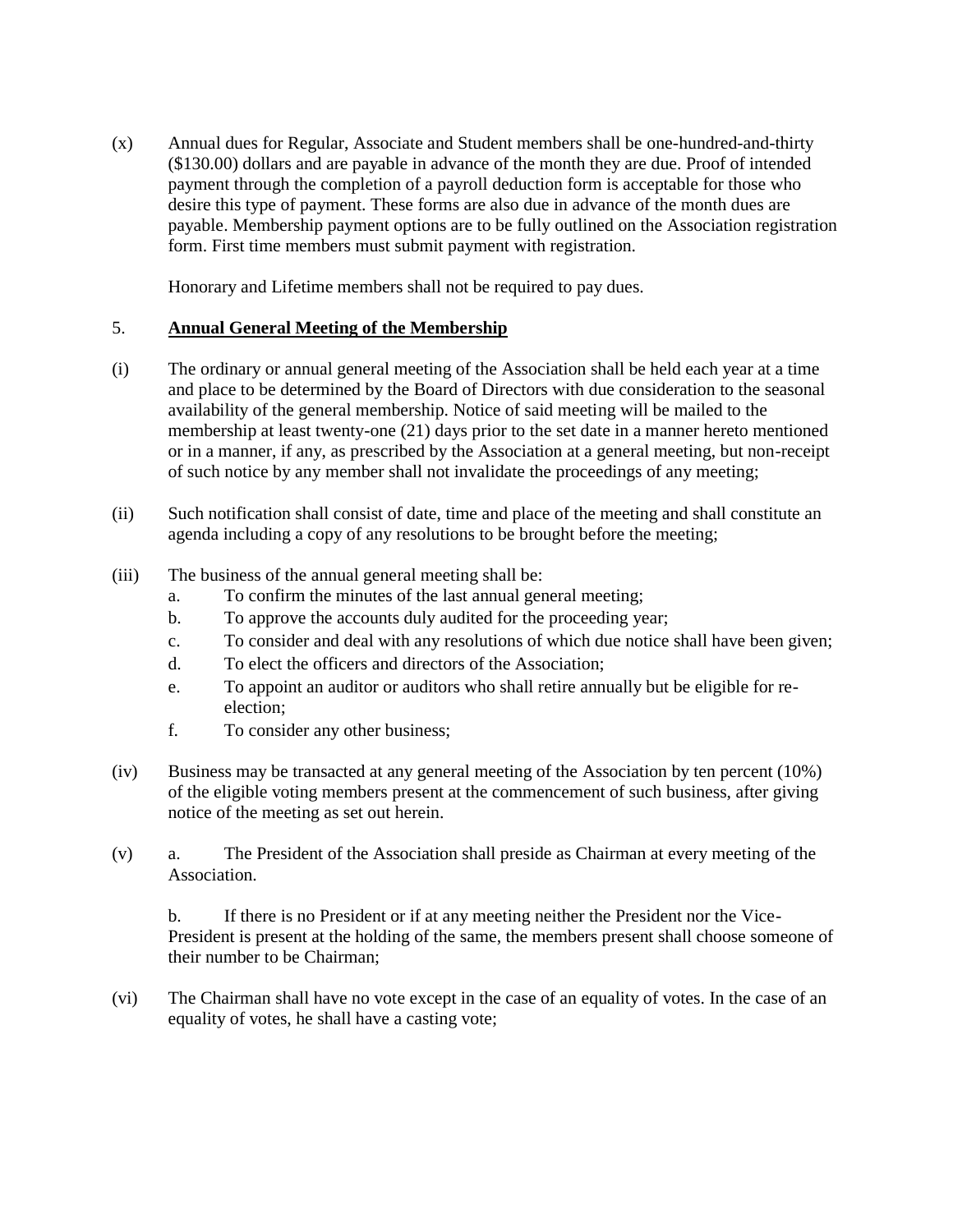- (vii) The Chairman may, with the consent of the meeting, adjourn any meeting from time to time and from place to place, but no business shall be transacted at any adjourned meeting other than the business left unfinished at the meeting from which the adjournment took place, unless notice of such new business is given to the members;
- (viii) At any general meeting, unless a poll is demanded by at least three members, a declaration by the Chairman that a resolution has been carried and an entry to that effect in the book of the proceedings of the Association shall be sufficient evidence of the fact, without proof of the number or proportion of the members recorded in favour of or against such resolution;
- (ix) If a poll is demanded in manner aforesaid, the same shall be taken in such manner as the Chairman may prescribe and the result of such poll shall be deemed to be the resolution of the Association in general meeting;

## 6. **Extraordinary General Membership Meetings**

- (i) An extraordinary or special general meeting may be convened at any time by the President or the Directors, and shall be convened by the Directors if requisitioned in writing by three or more members in good standing.
- (ii) Such requisition and the convening notification shall specify the business for which the meeting shall have been convened and no other business shall be transacted at such meeting.
- (iii) Notification to members of an extraordinary general meeting shall be in the form as set out for the annual general meeting.

## 7. **Board of Directors**

- (i) The Board of Directors of the Association shall be comprised of a minimum of four (4) and maximum of eleven (11) members, including the President, Vice-President, Treasurer, Secretary, Education Representative and seven (7) members-at-large: one from the East (Souris/Montague), one from Central (Charlottetown), one from East Prince (Summerside), one from West Prince (O'Leary/ Alberton), one Island Representative (East/ West), and two (2) trustee positions, all of whom shall be over the age of 18. The outgoing President will hold a position on the Board as Past-President and this will be a voting position. In the event that no person offers for a position from a specific region, that position shall remain vacant until such time as a member from that region is willing to sit on the Board.
- (ii) Directors shall be elected at the annual general meeting of the Association and shall take office immediately following the annual general meeting;
- (iii) Directors shall hold office for two (2) years or until such time as a successor is appointed. At large board members will serve two (2) year terms, or until such time as a successor is appointed.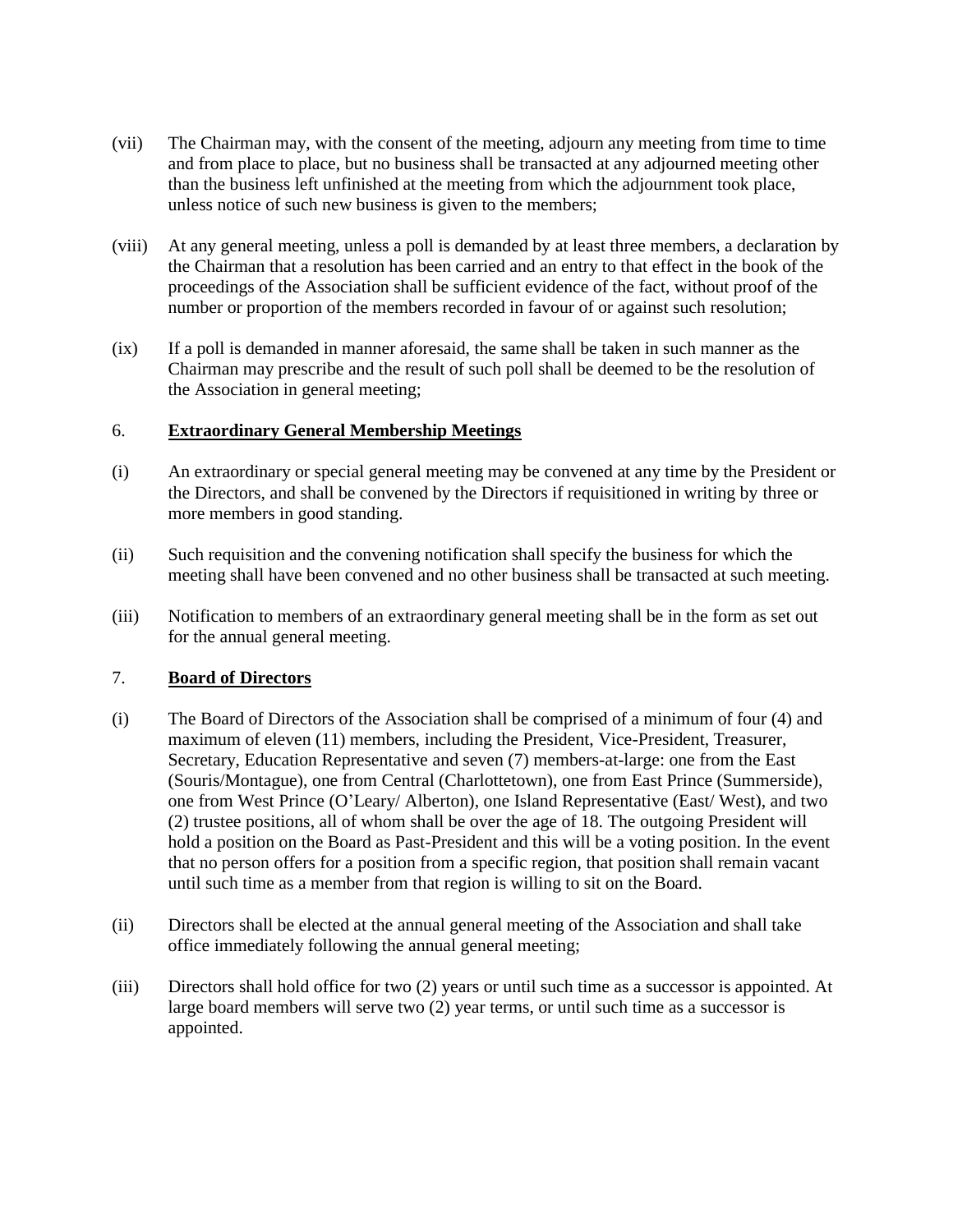- (iv) The subscribers shall constitute the Board of the Association until the first meeting of the board members is held at the first annual general meeting of the Association;
- (v) The Directors may make rules and regulations for the management of the Association and from time to time, amend or re-enact any of the Associations' rule and regulations, but every such rule and regulation and every repeal, amendment or re-enactment thereof, unless in the meantime confirmed at a general meeting of the Association duly called for the purpose, shall only have force until the next annual general meeting of the Association in default of the annual general meeting as set out herein, shall cease to have force.
- (vi) Any member of the Association shall be eligible to be elected as a Director of the Association.
- (vii) Board of Director meetings shall be closed to enable and allow the Directors to complete the business and affairs of the Association. The Directors may approve the attendance of others at Directors' meetings on the request of a member or members to attend or be present at the Directors' meeting upon being invited by the Board of Directors;
- (viii) The Board of Directors shall appoint members of the Association to such committees of the Association as are deemed by the Board of Directors to be necessary for the proper and efficient carrying on of the Association's business.
- (ix) In the event that a Director resigns from his office or ceases to be a member of the Association, whereupon his office as Director shall *ipso facto* be vacated, the vacancy thereby created may be filled for the unexpired portion of the term by the Board of Directors from among the members of the Association.
- (x) The Directors shall serve without remuneration unless authorized by the Board of Directors.
- (xi) With respect to removal of the Directors, the members may, by resolution passed by at least two-thirds of the votes cast at a general meeting of the members of which notice specifying the intention to pass such resolution has been given, remove all or any Directors before the expiration of his, her or their term of office and may, by a majority of the votes cast at that meeting, elect any person or persons in his, her or their stead for the remainder of his, her or their term.

## 8. **Meetings of Directors**

(i) Meetings of the Board of Directors shall be held as often as the business of the Association may require and no less than every three (3) months, and meetings shall be called by the Secretary. A meeting of Directors may be held at the close of every ordinary or annual general meeting of the Association without notice. Notice of all other meetings, specifying the time and place thereof, shall be given either orally or in writing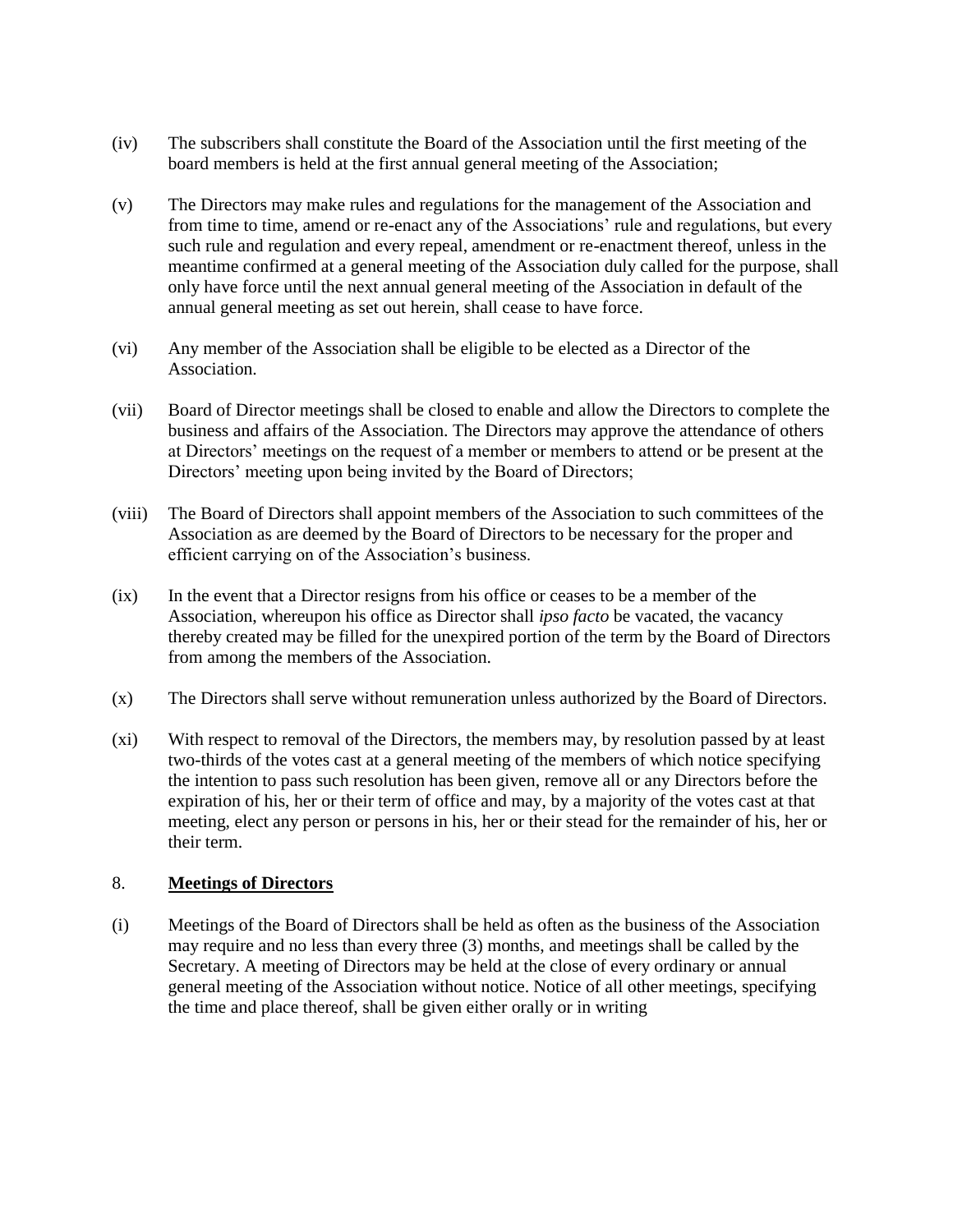to each Director within a reasonable time before the meeting is to take place, but non-receipt of such notice by any Director shall not invalidate the proceedings at any meeting of the Board of Directors.

- (ii) No business shall be transacted at any meeting of the Board of Directors unless at least fifty percent (50%) plus one in number of the Directors are present at the commencement of such business.
- (iii) The President or in his absence, any Director appointed from among those Directors present shall preside as Chairman at the meetings of the Board.
- (iv) The Chairman shall have no vote except in the case of an equality of votes. In the case of an equality of votes he or she shall have a casting vote.

#### 9. **Powers of Directors**

- (i) The management of the activities of the Association shall be vested in the Board of Directors who, in addition to the powers and authorities by these By-Laws or otherwise expressly conferred upon them, may exercise all such powers and do all such acts and things as may be exercised or done by the Association and are not hereby or by statute expressly directed or required to be exercised or done by the Association in general meeting.
- (ii) The President shall be an ex-officio of all committees.
- (iii) The Directors are obligated to disclose any interest in an individual or company doing business with the Association and no Director shall participate in a discussion or vote in respect of a proposed or existing contract or grant between the Association and a company of which a Director is a member or shareholder.

#### 10. **Officers**

- (i) The Directors shall also include an executive committee of officers consisting of a President, a Vice-President, a Treasurer, a Secretary and an Education Representative.
- (ii) The Officers shall be elected for a period of two (2) years and shall be eligible for re-election.
- (iii) The duties of the President shall be to preside at all meetings of the Association. He or she shall act as Chairman at all meetings and see that the rules and procedures provided for in the By-Laws are strictly adhered to. He or she shall ensure that all committees authorized by the By-Laws and the Board perform their assigned duties, be an ex-officio member of all committees of the Association and prepare any report to be presented at the annual general meeting.
- (iv) The duties of the Vice-President shall assist the President and in the latter's absence shall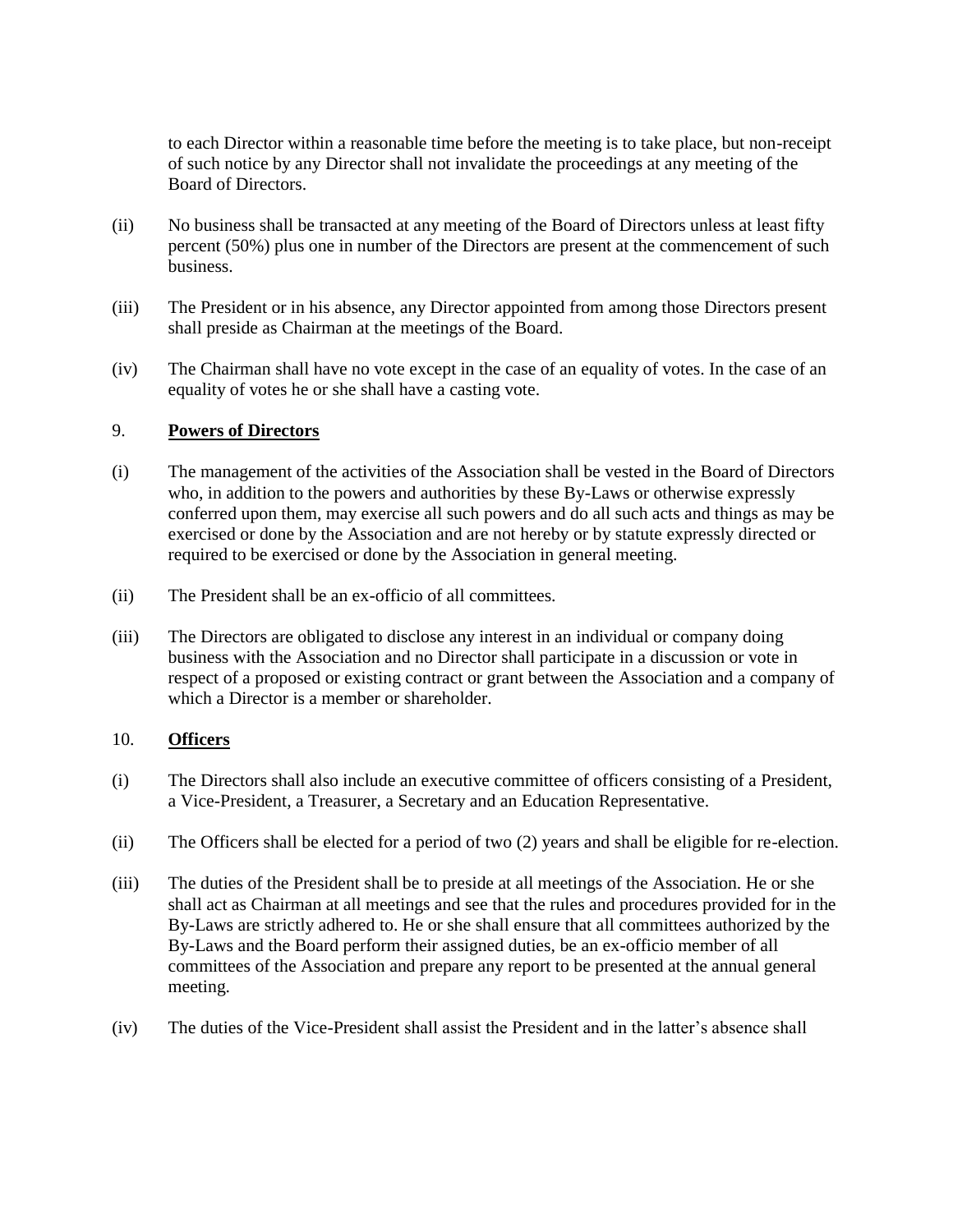discharge the duties of the President in his or her absence or when he or she is unable to perform them. In the absence of the President, the Vice-President shall preside at all meetings of the Association and of the Board. In the absence of the President and Vice-President, a Chairperson shall be appointed by the Board to preside at meetings.

- (v) The Secretary shall keep correct minutes of all the meetings held, conduct the correspondence of the Association and carry out the directions of the Directors. The Secretary shall also keep the Association's records and corporate seal and shall certify all and any records or documents of the Association as required. In the absence of the Secretary, the duties shall be carried out by such person appointed by the President or the Board to serve in the Secretary's absence.
- (vi) The Treasurer shall receive all monies and pay by cheque all accounts passed by the Directors and in general attend to the financial affairs of the Association.
- (vii) The President and any other officer or director or personal appointed by the Board shall have the power to draw, accept or endorse bills of exchange, promissory notes, cheques, orders for the payment of money on behalf of the Association, and if the President is unable to sign the above-noted documentation, the Secretary shall assume this responsibility of the President.
- (viii) The Treasurer shall prepare and oversee the budgets of the Committee of the Association and prepare such financial statements as are deemed necessary to the benefit of the Directors and members.

## 11. **Indemnities to Directors and Others**

(i) Every Director or officer of the Association or other person who has undertaken or is about to undertake any liability on behalf of the Association and their heirs, executors, administrators, legal representatives and estate and effect respectively shall, from time to time and all times be indemnified and saved harmless out of the funds of the Association from and against:

a. All costs, charges and expenses whatsoever which such Director, officer or other person sustains or incurs in or about any action, suit or proceeding which is brought, commenced or prosecuted against him or in respect of any act, deed, matter or thing whatsoever made, done or permitted by him in or about the execution of the duties of his office or in respect of any such liabilities;

b. All other costs, charges, and expenses which he or she sustained or incurs in or about or in relation to the affairs thereof; except such costs, charges or expenses as or occasioned by his own willful, neglect or default.

c. No director for any time being of the Association shall be liable for the acts, receipts, neglect or defaults of any other director or officer or employee of the Association or for any loss, damage or expense happening to the Association throughout the insufficiency or deficiency or any security in or upon which any of the money of or belonging to the companies shall be placed out of or invested or for any loss or damage arising from the bankruptcy, insolvency or tortuous act of any person, firm or Association with whom or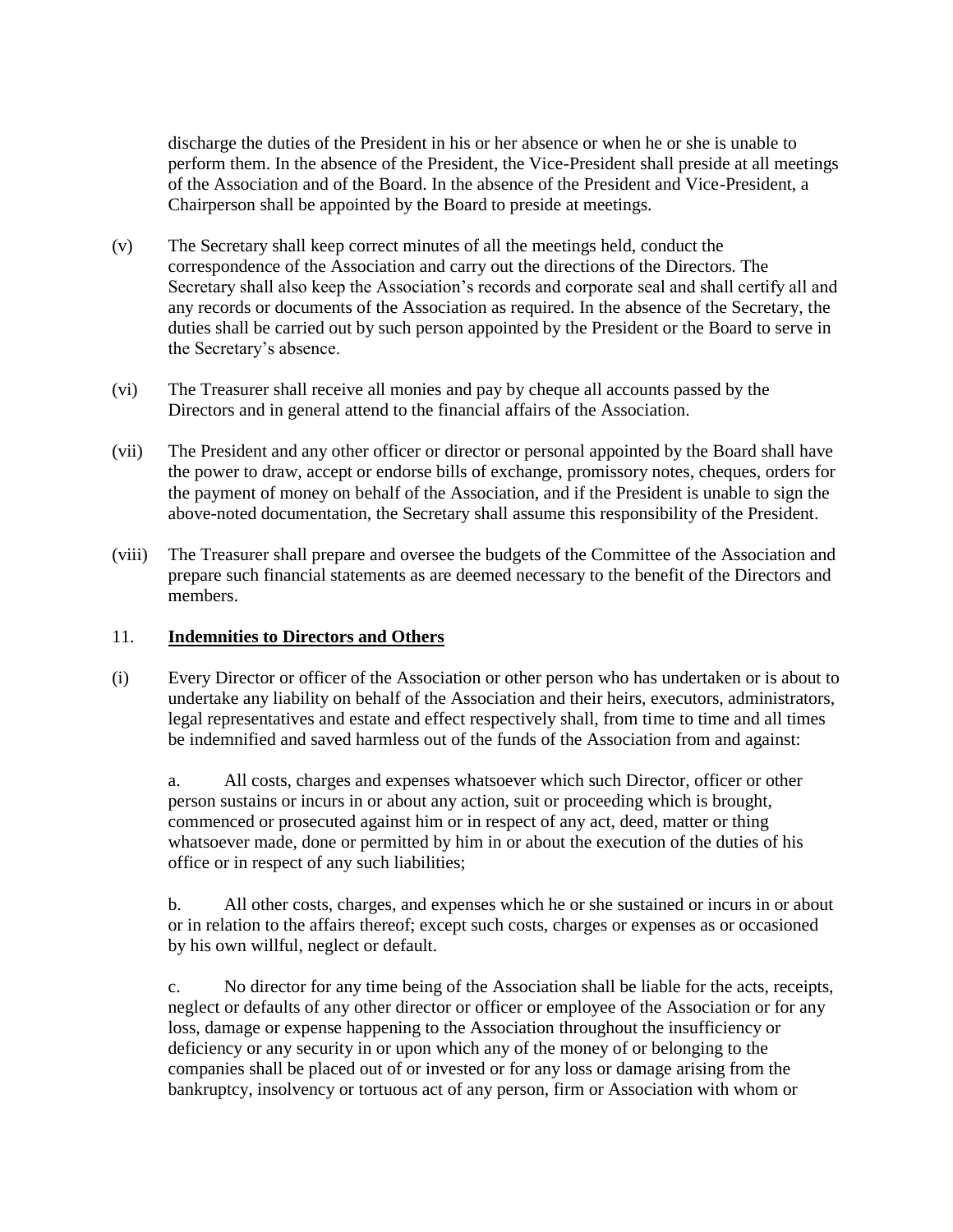with which any monies, securities or effects of the Association shall be lodged or deposited or for any loss, damage or misfortune whatsoever which may happen to the Association in the execution of the duties of the prospective office, trust or in relation thereto unless the same shall happen by or through his own willful neglect or default.

## 12. **Fiscal Year End**

(i) The fiscal year end of the Association shall be the 31st day of March in each year.

## 13. **Corporate Seal**

- (i) The custody of the corporate seal shall be with the Secretary of the Association.
- (ii) The corporate seal shall be used to certify document issued by the Association under the signatures of the President and Secretary.

# 14. **Membership Dues**

- (i) Membership dues received throughout the fiscal year shall be used for the general operation of the Association and to further its Objects and Purposes;
- (ii) Dues for Members shall be determined annually by the Directors and Officers.

# 15. **Power to Borrow**

- (i) The Directors of the Association may from time to time:
	- a. borrow money on the credit of the Association, such amounts upon such terms as may be deemed necessary;

b. to hypothecate, mortgage, charge or pledge all or any of the real or personal property, undertakings and rights of the Association to secure any money borrowed or other liability of the Association;

c. give indemnities to any Director or other person who is undertaking or who is about to undertake any liability on behalf of the Association and to secure such director or other person against loss by giving him a mortgage or charge upon the whole or any part of the real or personal property of the Association.

(ii) All cheques, documents, contracts and other instruments in writing shall be signed by any two members of the Executive Committee who are from time to time authorized by the Board of Directors to execute such instruments in writing on behalf of the Association.